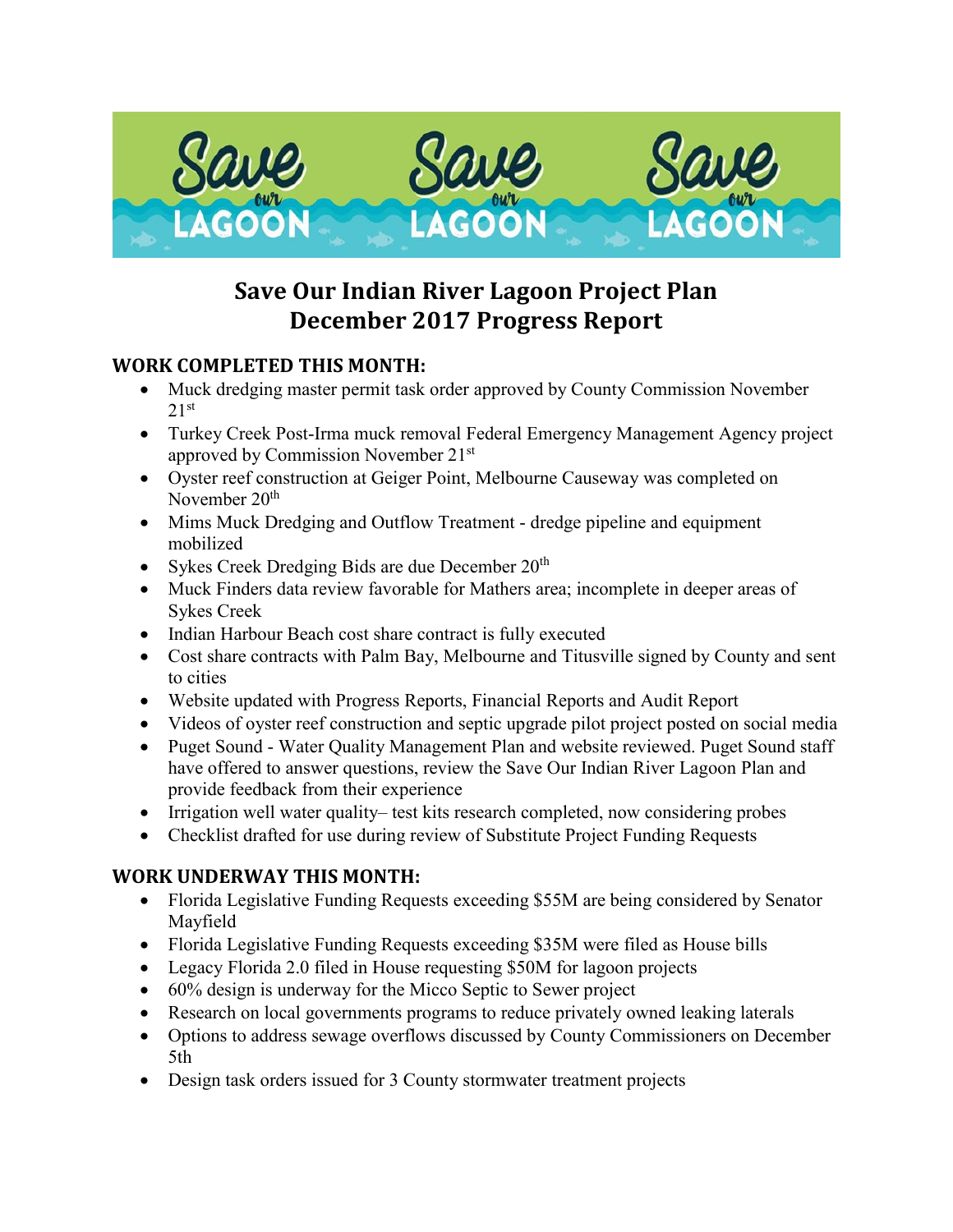

- Negotiating Scopes and Cost for design of Sykes M and Central C Septic to Sewer projects
- Outreach Request for Proposals shared with municipalities for review and comment
- Researching website layouts, mapping software and infographics to use on dashboard/scoreboard
- Monitoring has begun at Long Point Park denitrification barrier around effluent percolation pond
- Bio-solids research is underway. House Bill filed to stop open air drying in St Lucie
- Review of Indian River Lagoon Research Institute muck research reports

### **MEETINGS THIS MONTH:**

- Monthly muck research updates with Florida Tech Indian River Lagoon Research Institute Principal Investigators
- Save Our Indian River Lagoon progress presented at Space Coast League of Cities on November 13<sup>th</sup>
- Cocoa Beach Muck Dredging Phase III Media Event on November  $30<sup>th</sup>$
- Save Our Indian River Lagoon staff participated in oyster reef construction at Geiger Point
- Save Our Indian River Lagoon shared Blue Life booth at Ocean Reef Festival on December 2nd

# **WEBSITE AND SOCIAL MEDIA LINKS:**

Website:<http://www.brevardfl.gov/SaveOurLagoon> Facebook: [https://www.facebook.com/BrevardCountySaveOurLagoon;](https://www.facebook.com/BrevardCountySaveOurLagoon) Instagram:<https://www.instagram.com/saveourlagoon/> YouTube:<https://goo.gl/GBh6xU>

# **UPCOMING VOLUNTEER PARTICIPATION OPPORTUNITIES:**

Oyster/Living Shoreline Projects - go to<http://restoreourshores.org/volunteer-we-need-you/> Muck Finders - contact Jared McNally, jared@mrcirl.org, at the Marine Resources Council

### **FUTURE TOPICS FOR SPECIAL PRESENTATIONS AT CITIZEN OVERSIGHT COMMITTEE MEETINGS:**

- 1) Groundwater Pollution Research Plan Marine Resources Council and Applied Ecology
- 2) Re-use water Nutrient loading impacts and opportunities
- 3) Lagoon sediment toxicology Florida Tech and Ocean Research & Conservation Association
- 4) De-Nitrification Science University of Central Florida Stormwater Academy